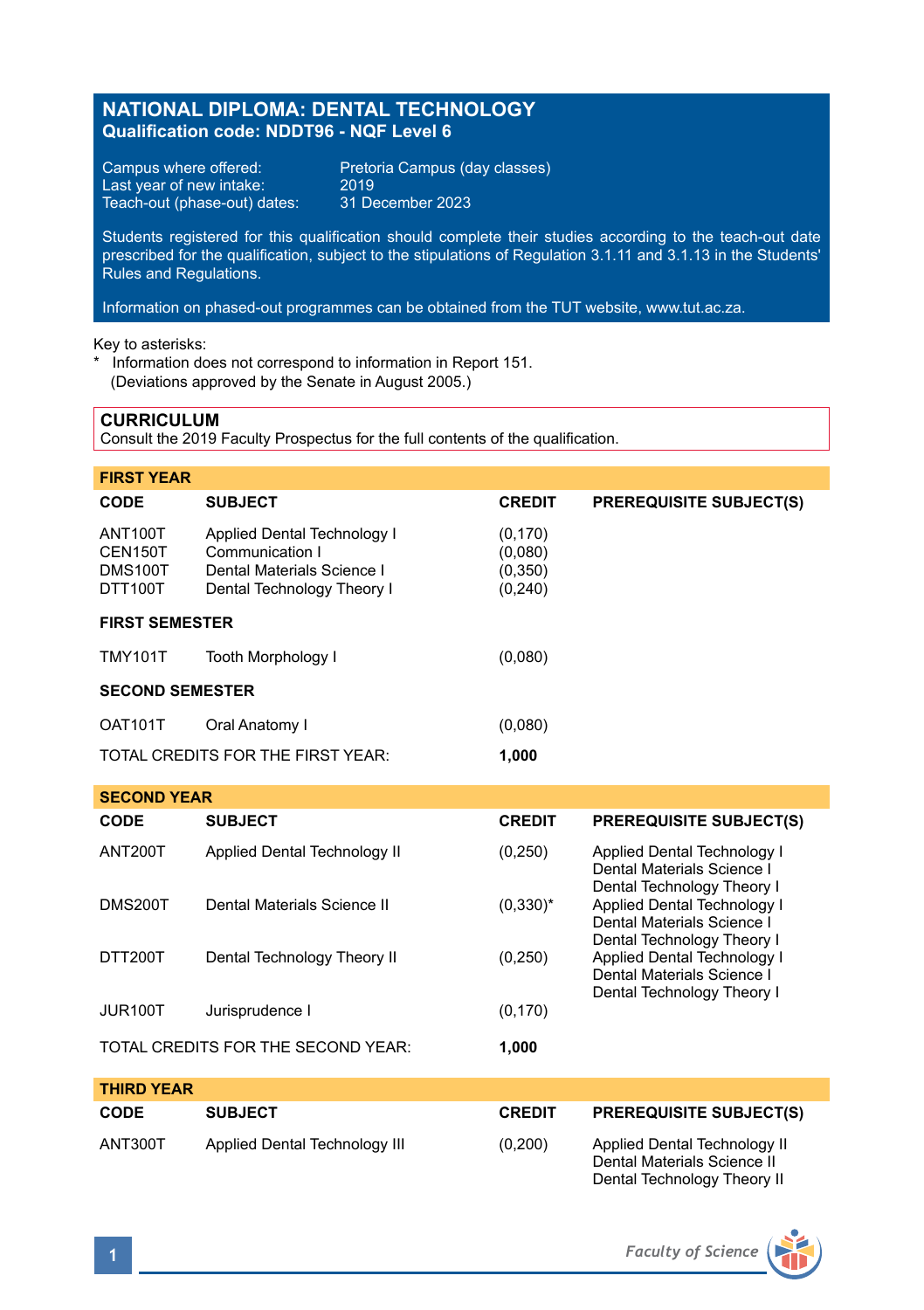| BNP110B<br>DMS300T | <b>Business Practice I</b><br>Dental Materials Science III | (0, 170)<br>(0, 350) | Applied Dental Technology II<br>Dental Materials Science II<br>Dental Technology Theory II |
|--------------------|------------------------------------------------------------|----------------------|--------------------------------------------------------------------------------------------|
| DTT300T            | Dental Technology Theory III                               | (0, 280)             | Applied Dental Technology II<br>Dental Materials Science II<br>Dental Technology Theory II |
|                    | TOTAL CREDITS FOR THE THIRD YEAR:                          | 1.000                |                                                                                            |
|                    | TOTAL CREDITS FOR THE QUALIFICATION:                       | 3,000                |                                                                                            |

## **SUBJECT INFORMATION (OVERVIEW OF SYLLABUS)**

The syllabus content is subject to change to accommodate industry changes. Please note that a more detailed syllabus is available at the Department or in the study guide that is applicable to a particular subject. At time of publication, the syllabus content was defined as follows:

### **A**

### **APPLIED DENTAL TECHNOLOGY I (ANT100T) PRACTICAL EVALUATION**

*(Subject custodian: Department of Sport, Rehabilitation and Dental Sciences)* The manufacturing of all types of full dentures. The use and handling of materials and equipment that is important in prosthetic work. (Total tuition time: ± 544 hours)

### **APPLIED DENTAL TECHNOLOGY II (ANT200T) PRACTICAL EVALUATION**

*(Subject custodian: Department of Sport, Rehabilitation and Dental Sciences)*

The design and manufacture of all types of dentures, orthodontic appliances and mouth guards. These include clinical work received from the clinics. Full metal crowns, temporary crowns and posts are also constructed. (Total tuition time: ± 816 hours)

### **APPLIED DENTAL TECHNOLOGY III (ANT300T) PRACTICAL EVALUATION**

*(Subject custodian: Department of Sport, Rehabilitation and Dental Sciences)* The construction of full metal crowns and bridges with acrylic veneers, as well as metal constructions for

porcelain crowns, prosthetics, orthodontics and cobalt chrome. (Total tuition time: ± 850 hours)

## **B**

### **BUSINESS PRACTICE I (BNP110B) 1 X 3-HOUR PAPER**

## *(Subject custodian: Department of Sport, Rehabilitation and Dental Sciences)*

Basic accounting, as well as the layout of offices and the management and administration of a business. (Total tuition time: ± 68 hours)

## **C**

### **COMMUNICATION I (CEN150T) 1 X 3-HOUR PAPER**

### *(Subject custodian: Department of Applied Languages)*

Basic communication skills and professionalism. (Total tuition time: ± 68 hours)

### **D**

### **DENTAL MATERIALS SCIENCE I (DMS100T) 1 X 3-HOUR PAPER**

## *(Subject custodian: Department of Sport, Rehabilitation and Dental Sciences)*

Dental materials such as gypsum, wax, impression material, acrylics and abrasive and polishing agents. Basic chemistry and physics applicable to dental materials. (Total tuition time: ± 68 hours)

### **DENTAL MATERIALS SCIENCE II (DMS200T) 1 X 3-HOUR PAPER**

### *(Subject custodian: Department of Sport, Rehabilitation and Dental Sciences)*

Dental materials such as inlay material. Dental alloys and physical properties of materials. Basic chemistry and physics that apply to dental materials. (Total tuition time: ± 68 hours)